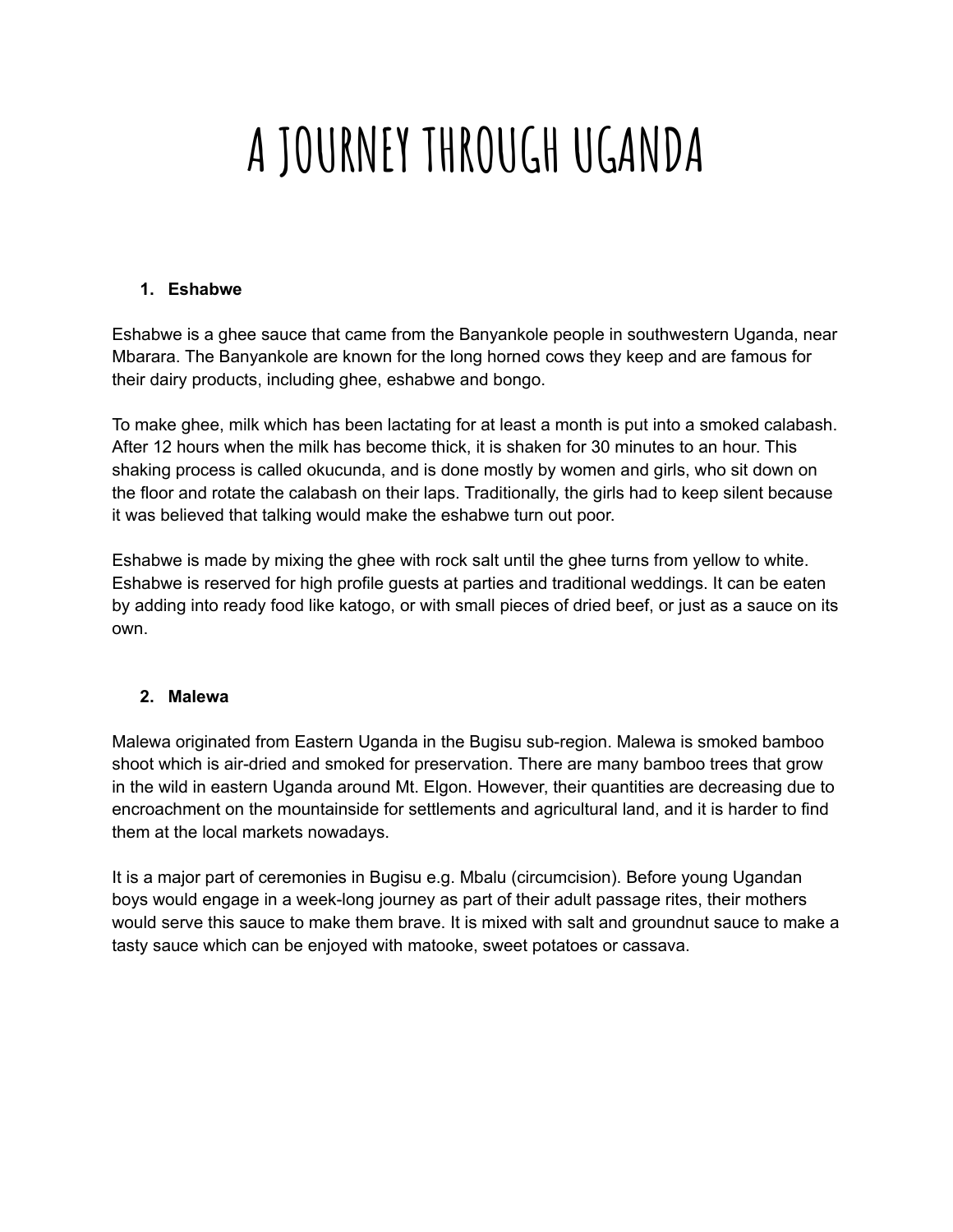#### **3. Firinda**

Firinda is deeply rooted in the Batooro and Banyoro culture in Fort Portal and Hoima. Every party associated with Tooro traditions is graced with Firinda. If the meal is not served, the guests will go back home complaining. Pet names commonly known as Empaako are important in Tooto and Bunyoro. If you have a pet name that was not given at a function where Firinda and millet were served, the Batooro say that your pet name is fake.

Firinda is made of beans whose skins are peeled. Then, the beans are boiled and mashed with some onions.The process is laborious and therefore firinda is usually reserved for weddings. It is usually served with smoked meat and eaten with millet bread.

#### **4. Rolex**

Rolex is a popular Ugandan street food, consisting of an omelette rolled up in a chapati. It originated in the eastern town of Busoga and spreaded all over the country. It derived its name from a play on the words "Rolled eggs". Setting up a roadside rolex stall is a popular small business in Uganda. You can almost find one everywhere you go, no matter in cities or villages.

#### **5. Molokoni**

Molokoni is a slow-cooked cow hoof soup. It is served in the kafunda joints of Kampala and other cities in Uganda. Many Ugandan men love this dish. You can see them sitting on benches in the busy streets and enjoying this dish with their hands. Molokoni is usually served with cassava. In Buganda, it is called kigere, which literally means foot, but the Luo call it molokony. The common notion is that the dish originated from either the Acholi in northern Uganda or the Itesot in eastern Uganda.

#### **6. Angara**

Angara is loved by the Alur speaking people in Nebbi, Zombo and Pakwach districts in the West Nile region. It is a special kind of fish that is preserved in salt. The Angara fish is said to help treat malnutrition in children. Children are normally encouraged to drink Angara soup because of the salt in it. It is also specially preserved for elders and visitors and some use the fish for treating smallpox.

Angara is only found on Albert Nile possibly because it is less saline than Victoria Nile. It is for this reason that most people traveling to and from the West Nile region make a stop-over in Pakwach town near Pakwach Bridge, along the Albert Nile in Pakwach district to buy the salted fish. Interestingly, girls or boys who are born in Pakwach are often nicknamed Nyar Angara (child of Angara) or Wod Angara (son of Angara). It is locally believed that if you do not eat Angara, then you cannot be intelligent.